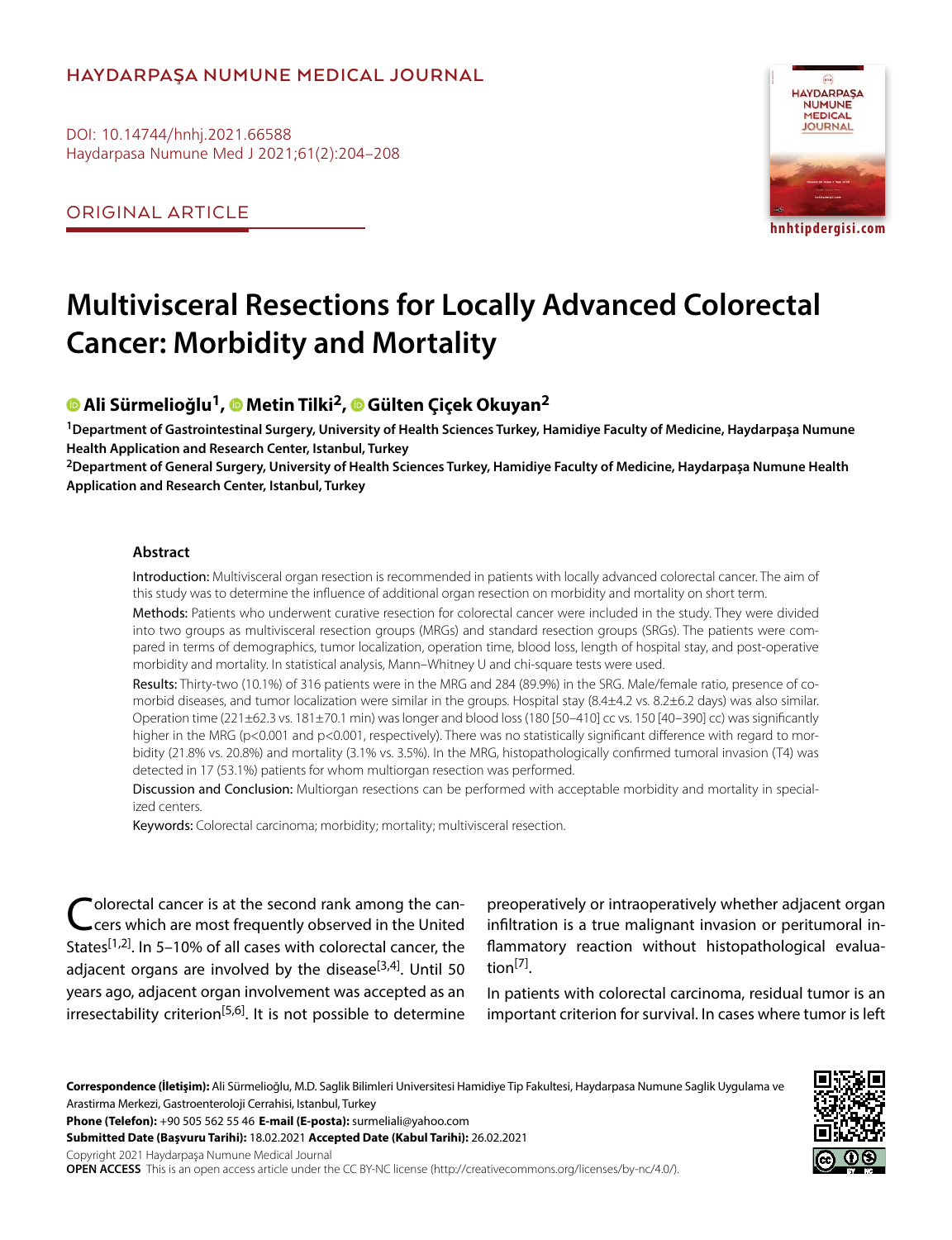behind, the average survival period reported to be 11.6 months. If the tumor is placed in the rectum and there is also poor grade or apical lymph involvement, 1 year survival ratio is 7%[2]. Together with these results, if adjacent organ invasion is determined during surgery, wide resection should not be avoided. At this point, multivisceral resection is performed in more than 10% of patients with locally advanced colorectal cancer and it is accepted as the only chance for cure<sup>[2,8-10]</sup>. In this study, we aim to examine the influence of additional organ resection on morbidity and mortality on short term.

#### **Materials and Methods**

Between January 2014 and November 2020, 316 patients who underwent curative resection for colorectal cancer were retrospectively retrieved from a prospectively maintained database. Then, the patients were divided into two groups as multivisceral resection group (MRG) and standard resection group (SRG). Patients who were operated on for intestinal obstruction, perforation, or serious bleeding were not included in the study. Patients with distant metastasis were also excluded from the study. While standard lymph node dissection with colon or rectum resection was performed in the patients in the SRG, at least one organ was resected additionally in patients in the MRG. The patients in both groups were compared in terms of age, gender, length of hospital stay, medical history, tumor localization, operation time, blood loss, and post-operative morbidity and mortality. Since our study was conducted retrospectively by evaluating patient results, the Ethics Committee approval was not obtained. Comparisons were made with Mann–Whitney U and Chi-square tests. P-values under 0.05 were evaluated as statistically significant.

#### **Results**

A total of 316 patients were enrolled to the study. Thirtytwo (10.1%) of these patients were in the MRG and 284 (89.9%) in the SRG. In the MRG and SRG, there was no statistically significant difference in terms of age (63.9±14.0 vs. 65.2±11.9 years), gender (male: 53.2% vs. 54.2%), and presence of comorbid diseases [13 (40.6%) vs. 127 (44.7%)] (p>0.05). Tumor localizations were also similar between the groups, but in both groups, the majority of the patients were operated on for rectal cancer (Table 1).

While the operation time was 221±62.3 min in the MRG, it was 181±70.1 min in the SRG. Blood loss was 180 cc (50–410) cc in the MRG but 150 cc (40–390) in the SRG. The differences were statistically significant between two groups for both parameters (p<0.001 and p<0.001, respectively). Length of hospital stay was not different between the groups  $(8.4\pm4.2$  days in the MRG vs.  $8.2\pm6.2$  days in the SRG; p>0.05). While in the MRG, the post-operative total morbidity was 7 (21.8%), it was 59 (20.8%) in the SRG. In terms of mortality, no significant difference was determined between the groups (Table 2).

The organs which were removed additionally in the MRG are shown in Table 3. The most frequently removed organ was the small intestine [n=6 (18.7%)] (Table 3). While single organ was removed in 26 (81.3%) patients in the MRG, more than 1 organ was removed in 6 (18.7%) patients (Table 4). While, in 15 (46.9%) of 32 patients in the MRG, the tumors were T3 pathologically, it was T4 in 17 (53.1%) patients.

#### **Discussion**

The strongest prognostic effect of complete removal of the tumor with multimodal treatment strategies in colorectal

| - 1                            |                     |                       |       |
|--------------------------------|---------------------|-----------------------|-------|
| <b>Patient characteristics</b> | MRG n=32 (10.1%)    | SRG n=284 (89.9%)     | p     |
| Age (year)*                    | $63.9 \pm 14.0$     | $65.2 \pm 11.9$       | 0.679 |
| Gender (female/male)           | 15 (46.8)/17 (53.2) | 130 (45.8)/154 (54.2) | 0.391 |
| Comorbid disease               | 13 (40.6)           | 127(44.7)             | 0.125 |
| ASA scores                     |                     |                       |       |
| $ASA1 + ASA2$                  | 19 (59.4)           | 185 (65.1)            | 0.347 |
| $ASA$ 3 + ASA 4                | 13 (40.6)           | 99 (34.9)             |       |
| Tumor localization             |                     |                       |       |
| Right colon                    | 6(18.7)             | 65 (22.9)             | 0.804 |
| Left colon                     | 10(31.3)            | 94 (33.1)             |       |
| Rectum                         | 16 (50.0)           | 141 (44.0)            |       |
|                                |                     |                       |       |

**Table 1.** Demographics and clinical characteristics of patients in the MRG and SRG

\*Values presented as mean±SD and percent (%), ASA score: American Society of Anesthesiologists score, MRG: Multivisceral resection group, SRG: Standard resection group.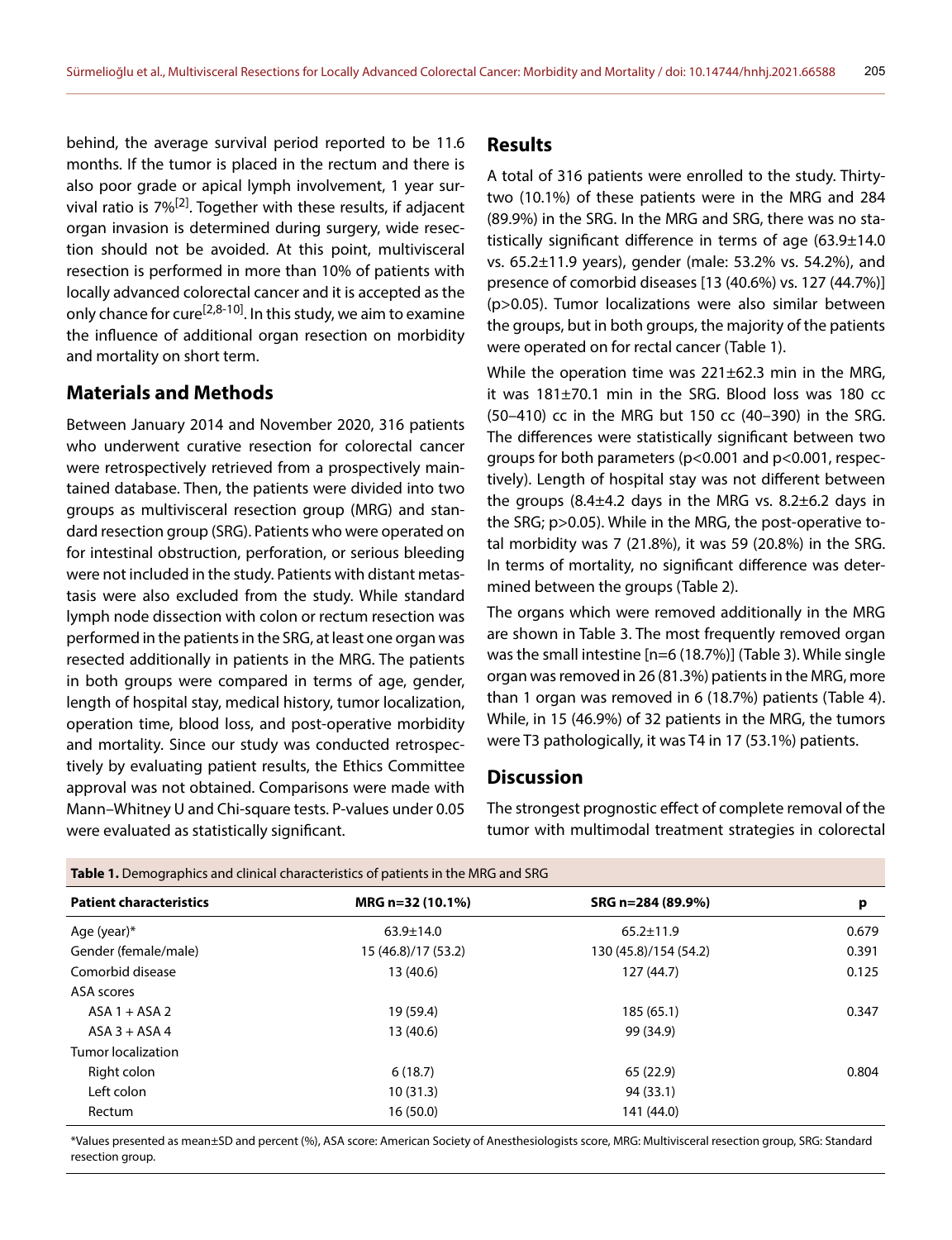| Table 2. Characterístics of operation and post-operative period in the MKG and SKG |                  |                   |         |  |  |
|------------------------------------------------------------------------------------|------------------|-------------------|---------|--|--|
|                                                                                    | MRG n=32 (10.1%) | SRG n=284 (89.9%) | p       |  |  |
| Operation time (min)                                                               | $221 \pm 62.3$   | $181 \pm 70.1$    | < 0.001 |  |  |
| Blood loss (ml)                                                                    | 180 (50-410)     | 150 (40-390)      | < 0.001 |  |  |
| Length of hospital stay (day)                                                      | $8.4 \pm 4.2$    | $8.2 \pm 6.2$     | 0.217   |  |  |
| Morbidities*                                                                       |                  |                   |         |  |  |
| Surgical site infection                                                            | 5(15.6)          | 37(13.0)          | 0.317   |  |  |
| Intra-abdominal collection/abscess                                                 | 2(6.2)           | 16(5.6)           | 0.141   |  |  |
| Evisceration                                                                       | 1(3.1)           | 8(2.8)            | 0.214   |  |  |
| Anastomotic leakage                                                                | 2(6.2)           | 13(4.6)           | 0.097   |  |  |
| <b>Ileus</b>                                                                       | 2(6.2)           | 15(5.3)           | 0.123   |  |  |
| Bleeding                                                                           | 1(3.1)           | 9(3.2)            | 0.549   |  |  |
| Non-surgical morbidity                                                             | 3(9.4)           | 24(8.4)           | 0.137   |  |  |
| Total                                                                              | 7(21.8)          | 59 (20.8)         | 0.241   |  |  |
| Mortality                                                                          | 1(3.1)           | 10(3.5)           | 0.217   |  |  |

**Table 2.** Characteristics of operation and post-operative period in the MRG and SRG

\*Some patients have developed more than 1 morbidity. Values presented as mean±SD and percent (%), MRG: Multivisceral resection group, SRG: Standard resection group.

|  | Table 3. Single additional organ resection in the MRG |
|--|-------------------------------------------------------|
|  |                                                       |

| Organ                         | 26 (81.3%) |
|-------------------------------|------------|
| Small intestine               | 6(18.7)    |
| <b>Bladder wall resection</b> | 4 (12.5)   |
| Vagina wall resection         | 3(9.4)     |
| Uterus                        | 2(6.2)     |
| Gastric wedge resection       | 2(6.2)     |
| Prostate                      | 2(6.2)     |
| Spleen                        | 1(3.1)     |
| Abdominal wall                | 1(3.1)     |
| Ureter                        | 1(3.1)     |
| Ovary                         | 1(3.1)     |
| Pancreas                      | 1(3.1)     |
| Duodenum wedge resection      | 1(3.1)     |
| Liver wedge resection         | 1(3.1)     |

Values presented as percent (%); MRG: Multivisceral resection group.

carcinoma has been shown in studies<sup>[7,11,12]</sup>. Moynihan, first in 1926 by defining locally advanced CRC, argued unblock extended resection for involved organs and structures<sup>[13]</sup>. The event that reinforces this idea was the publication of first series of 42 patients with multivisceral resection in 1946. Sugarbaker stated in his publication that colon with tumor should be removed with involved tissue or organ<sup>[14]</sup>. It is very difficult to distinguish the infiltration of locally advanced cancers to the surrounding tissues from inflammatory reaction without histopathology and frozen is not helpful in determining the actual infiltration.

It has been shown that when the involved organ has not

**Table 4.** More than 1 additional organ resection

| Organ                          | 6(18.7%) |
|--------------------------------|----------|
| Small intestine/bladder        | 1(3.1)   |
| Pancreas/spleen                | 1(3.1)   |
| Vagen/uterus                   | 1(3.1)   |
| Prostate/seminal vesicle       | 1(3.1)   |
| Stomach/pancreas/spleen        | 1(3.1)   |
| Small intestine/bladder/uterus | 1(3.1)   |

been resected, local recurrence increases, and the mean survival decreases, if it is suspicious with infiltration. Infiltration of the tumor to adjacent organs is sometimes observed during surgery. Histopathological examination shows whether it is tumor infiltration or not. Therefore, intestine with tumor should be removed together with adjacent organs and it should not be resected solely. As the primary aim of the surgeons is to avoid recurrence and provide long-term survival, R0 resection should be the target<sup>[7,9,10,15,16]</sup>. In our study, R0 resection was achieved in 90% of the patients in the MRG. This rate is similar with the other studies<sup>[4,7,17]</sup>. It is reported that the mean survival of patients with multivisceral resection to maintain R0 resection is between 40 and  $70\%$ <sup>[4,7,18]</sup>. However, it is reported in many studies that the survival rates decrease when residual tumor is left behind<sup>[3,7,15,19]</sup>.

Derici et al.<sup>[20]</sup> compared morbidity after standard resection to multivisceral resection and reported that morbidity was as high as 60% in multivisceral resection, but 21% for standard resection. Yet in other studies conducted in pa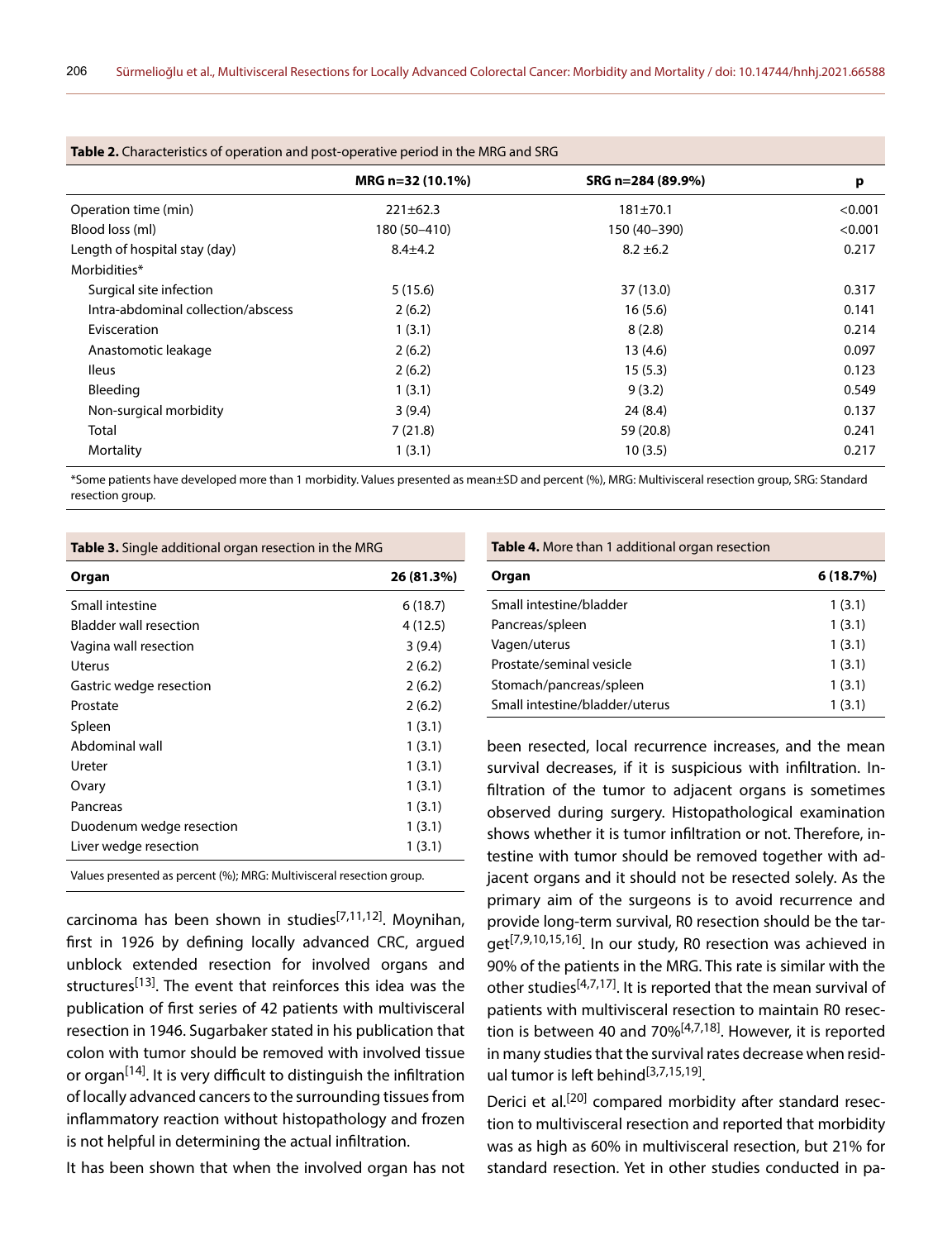tients who underwent multivisceral resection, morbidity was reported to be high. However, in this study, mortality was low<sup>[4,10,15]</sup>.

In the literature, reported morbidity rates for multivisceral resections are between 11.4% and 49.1% and the mortality rates are between 0% and 7.5%<sup>[4,8,19,21]</sup>. In our study, while the morbidity was 21.8% and 20.8% in the MRG and SRG, respectively, the mortality was 3.1% versus 3.5%. Although these ratios are consistent with the literature, the low ratios in our study could be attributed to the fact that all operations were performed by or under supervision of a senior surgeon. Moreover, there was not a significant statistically difference between the two groups in terms of morbidity and mortality. This also shows that multivisceral resections can be performed safely. While in some studies performed, higher morbidity and mortality are observed in the MRG when compared to the SRG, no difference was observed among the two groups in numerous other studies<sup>[3-5,9,10,15]</sup>.

In some studies, multivisceral resection rates were reported between 7 and  $16\%^{[8,9]}$ . We have found that rate as 10.1%. In our study, these results are consistent with the literature. In studies conducted in patients who underwent unblock resection, histopathologically proven actual rate of invasion (T4) was between 33 and  $84\%^{[8-10]}$ . In our study, this ratio was 53.1%. In our series, additional organs were removed after evaluation of the tumor and the surrounding organs, and the resection was performed with the suspicion of tumoral invasion. This shows that it is not possible to determine the existence of invasion in adjacent organ involvement without histopathology. Nevertheless, we believe that unblock resection during surgery would be beneficial.

In the literature, the most frequently resected organs are reported as small bowel, bladder, and vagina wall<sup>[7,15,16]</sup>. In our study, small intestine (18.7%), bladder (12.5%), and vagina wall resection (9.4%) were the most frequently removed adjacent organs. In 81.3% of the patients, only one additional organ resection was performed, and in 18.7% of them, more than 1 organ resection was performed.

#### **Conclusion**

In patients with locally advanced colorectal carcinoma, R0 resection including the involved adjacent organs should be performed. These multiorgan resections can be performed with acceptable morbidity and mortality in specialized centers.

**Ethics Committee Approval:** Retrospective study.

**Peer-review:** Externally peer-reviewed.

**Authorship Contributions:** Concept: A.S., M.T.; Design: A.S., G.Ç.O.; Data Collection or Processing: M.T., G.Ç.O.; Analysis or Interpretation: A.S., M.T., G.Ç.O.; Literature Search: A.S., M.T.; Writing: A.S.

**Conflict of Interest:** None declared.

**Financial Disclosure:** The authors declared that this study received no financial support.

#### **References**

- 1. Mayo SC, Pulitano C, Marques H, Lamelas J, Wolfgang CL, de Saussure W, et al. Surgical management of patients with synchronous colorectal liver metastasis: A multicenter interna-tional analysis. J Am Coll Surg 2013;216:707-1[6. \[CrossRef\]](https://doi.org/10.1016/j.jamcollsurg.2012.12.029)
- 2. Hohenberger W, Reingruber B, Merkel S. Surgery for colon cancer. Scand J Surg 2003;92:45–52. [\[CrossRef\]](https://doi.org/10.1177/145749690309200107)
- 3. Yun SH, Yun HR, Lee WS, Cho YB, Lee WY, Chun HK. The clinical outcome and prognostic factors after multi-visceral resection for advanced colon cancer. EJSO 2009;35:721–7[. \[CrossRef\]](https://doi.org/10.1016/j.ejso.2008.01.024)
- 4. Gebhardt C, Meyer W, Ruckriegel S, Meier U. Multivisceral resection of advanced colorectal carcinoma. Langenbecks Arch Surg 1999;384:194–[9. \[CrossRef\]](https://doi.org/10.1007/s004230050191)
- 5. Staib L, Link KH, Blatz A, Beger HG. Surgery of colorectal cancer: surgical morbidity and five-and ten-year results in 2400 patients monoinstitutional experience. World J Surg 2002;26:59–6[6. \[CrossRef\]](https://doi.org/10.1007/s00268-001-0182-5)
- 6. Lehnert T, Methner M, Pollok A, Schaible A, Hinz U, Herfarth C. Multivisceral resection for locally advanced primary colon and rectal cancer: An analysis of prognostic factors in 201 patients. Ann Surg 2002;235:217–2[5. \[CrossRef\]](https://doi.org/10.1097/00000658-200202000-00009)
- 7. Croner RS, Merkel S, Papadopoulos T, Schellerer V, Hohenberger W, Goehl J. Multi-visceral resection for colon carcinoma. Dis Colon Rectum 2009;52:1381–[6. \[CrossRef\]](https://doi.org/10.1007/DCR.0b013e3181ab580b)
- 8. Nakafusa Y, Tanaka T, Tanaka M, Kitajima Y, Sato S, Miyazaki K. Comparison of multivisceral resection and standard operation for locally advanced colorectal cancer: Analysis of prognostic factors for short-term and long-term outcome. Dis Colon Rectum 2004;47:2055–[63. \[CrossRef\]](https://doi.org/10.1007/s10350-004-0716-7)
- 9. Izbicki JR, Hosch SB, Knoefel WT, Passlick B, Bloechle C, Broelsch CE. Extended resections are beneficial for patients with locally advanced colorectal cancer. Dis Colon Rectum 1995;38:1251–[6. \[CrossRef\]](https://doi.org/10.1007/BF02049148)
- 10. Gall FP, Tonak J, Altendorf A. Multivisceral resections in colorectal cancer. Dis Colon Rectum 1987;30:337–41[. \[CrossRef\]](https://doi.org/10.1007/BF02555450)
- 11. Hermanek P, Wittekind C. Residual tumor (R) classification and prognosis. Semin Surg Oncol 1994;10:12-2[0. \[CrossRef\]](https://doi.org/10.1002/ssu.2980100105)
- 12. Hermanek P, Gall FP, Altendorf A. Prognostic groups in colorectal carcinoma. J Cancer Res Clin Oncol 1980;98:185–93.
- 13. Moynihan B. Abdominal Operations. Philadelphia, PA: WB Saunders; 1916. p. 19.
- 14. Sugarbaker ED. Coincident removal of additional structures in resections for carcinoma of the colon and rectum. Ann Surg 1946;123:1036–46[. \[CrossRef\]](https://doi.org/10.1097/00000658-194606000-00007)
- 15. Sokmen S, Terzi C, Unek T, Alanyali H, Fuzun M. Multivisceral